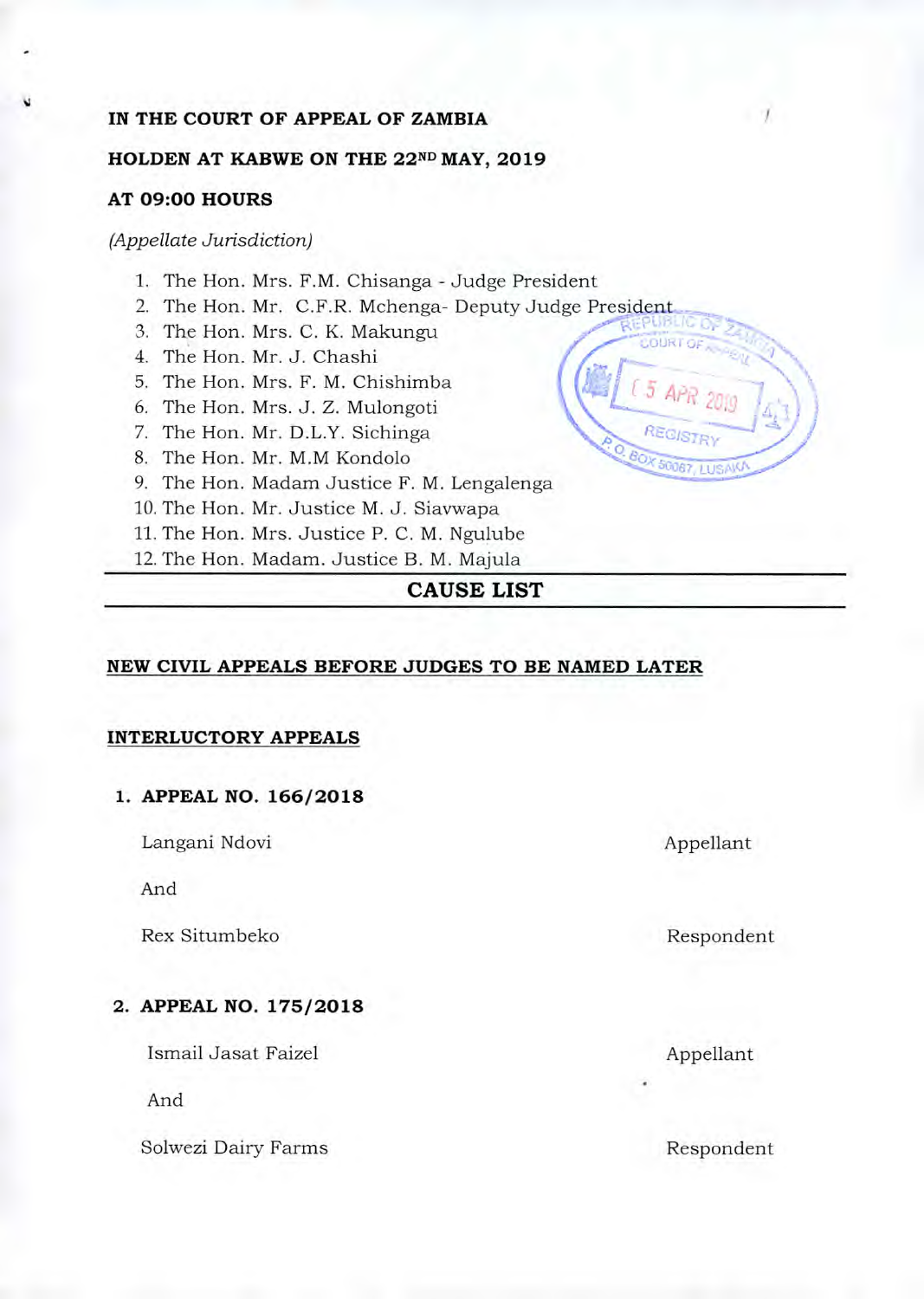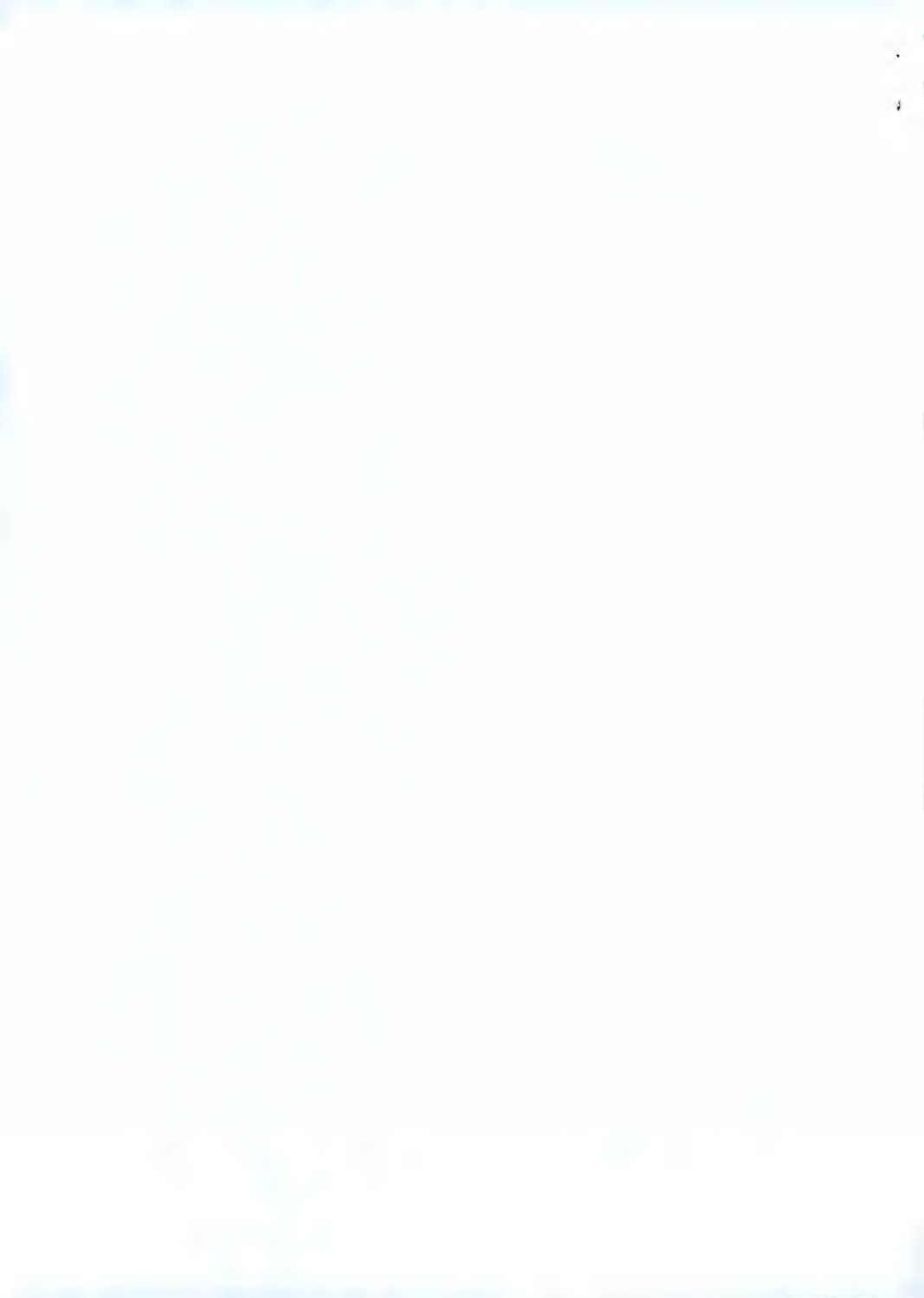# **3. APPEAL NO. 176/2018**

Booker Munampelu **Appellant** 

And

Conscious Pelekelo Mufaya 1st Respondent *Charles karangwa (sued in his capacity as Church of God* 2nd Respondent *Regional Superintendent, Central Africa)*  Peter Thomas (sued in his capacity as Church of God 3rd Respondent *Field Director, Central Africa)* 

# **4. APPEAL NO. 196/2018**

Radiation Protection Authority **Authority** Appellant

And

Jean Kanyesha Chilikwela **Respondent** 

## **5. APPEAL NO. 01/2019**

Tombwe Processing Limited Appellant

And

Bak Storage Limited 1st Respondent Saltlake Holdings Limited 2<sup>nd</sup> Respondent

#### **6. APPEAL NO. 03/2019**

Maxwell Mususa 1st Appellant Chrisford Mazuko 2<sup>nd</sup> Appellant

And

Handymans Paradise Limited Respondent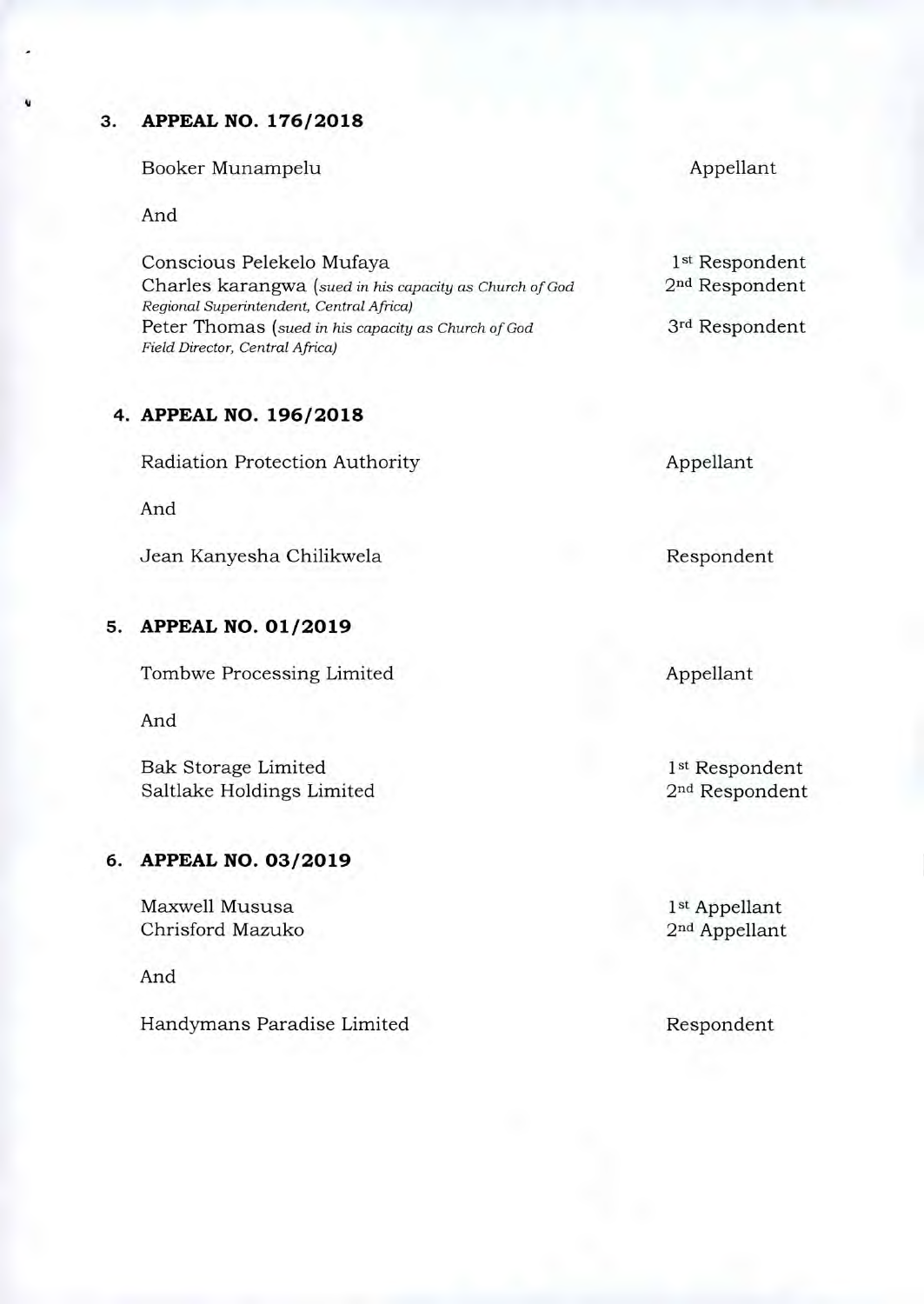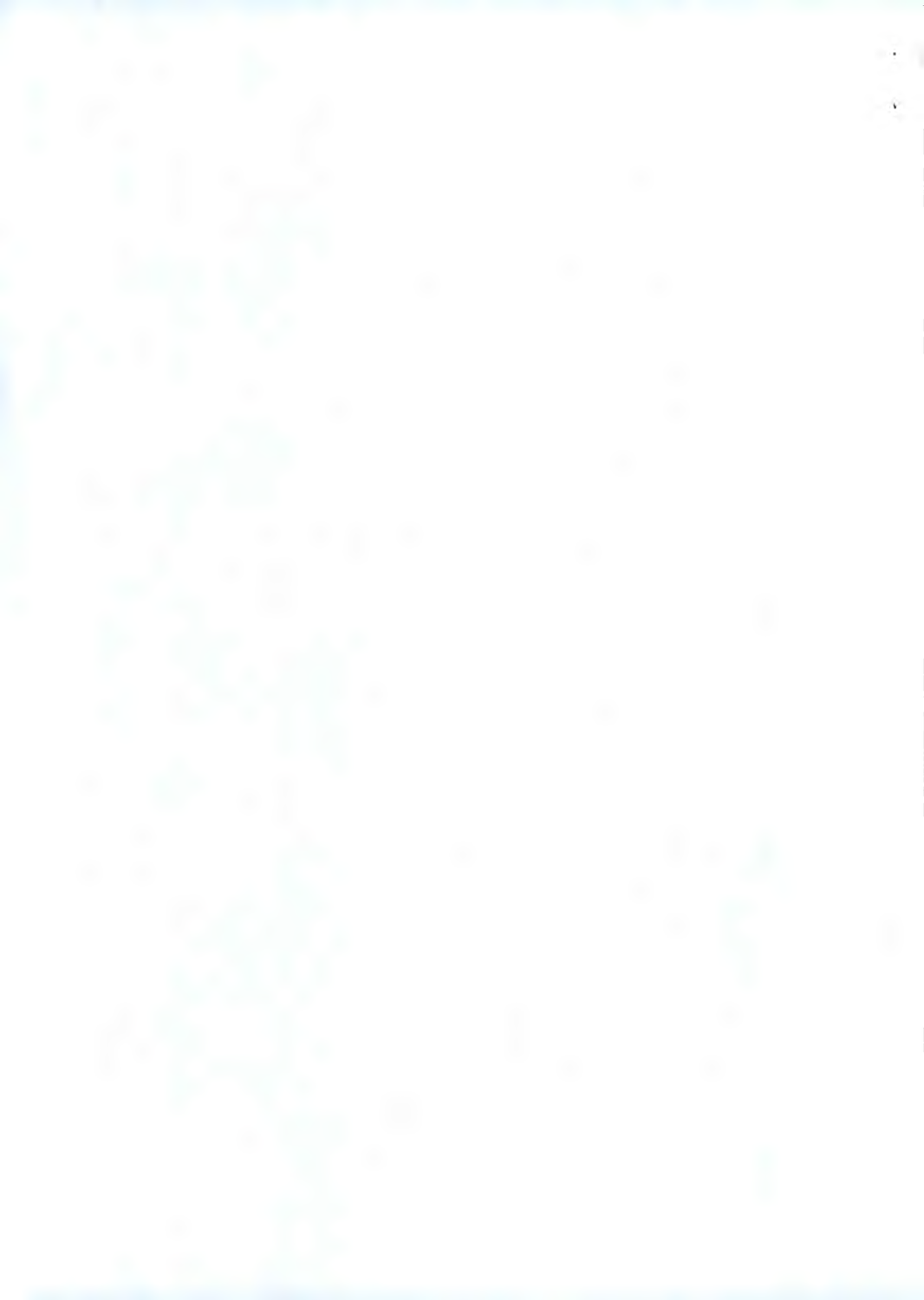## **7. APPEAL NO. 09/2019**

Kumasonde Chambers **Appellant** 

And

**I** 

Trishul Limited Respondent

## **8. APPEAL NO. 010/2019**

Attorney General and Appellant

And

Andrew Phiri Mathews Bwalya William Phiri Lameck Hambole *Joseph Bwalya(sued in his capacity as Administrator of The late Godgfrey Bwalya)*  Jonathan Nshindo Peter Ndubulo

### **9. APPEAL NO. 013/2019**

Anthony Mphanza

And

The Council of the University of Zambia

## **10. APPEAL NO. 017/2019**

Country Pub Limited

And

Tina Hadipetrou(suing *in her capacity as*  Co - Administrator of the late Elizabeth Mzyeche) 1st Respondent William Mzyeche(suing *in his capacity as Co- Administrator of the late Elizabeth Mzyeche)* 2nd Respondent

1st Respondent 2<sup>nd</sup> Respondent 3rd Respondent 4th Respondent

5th Respondent 6th Respondent 711, Respondent

Appellant

Respondent

Appellant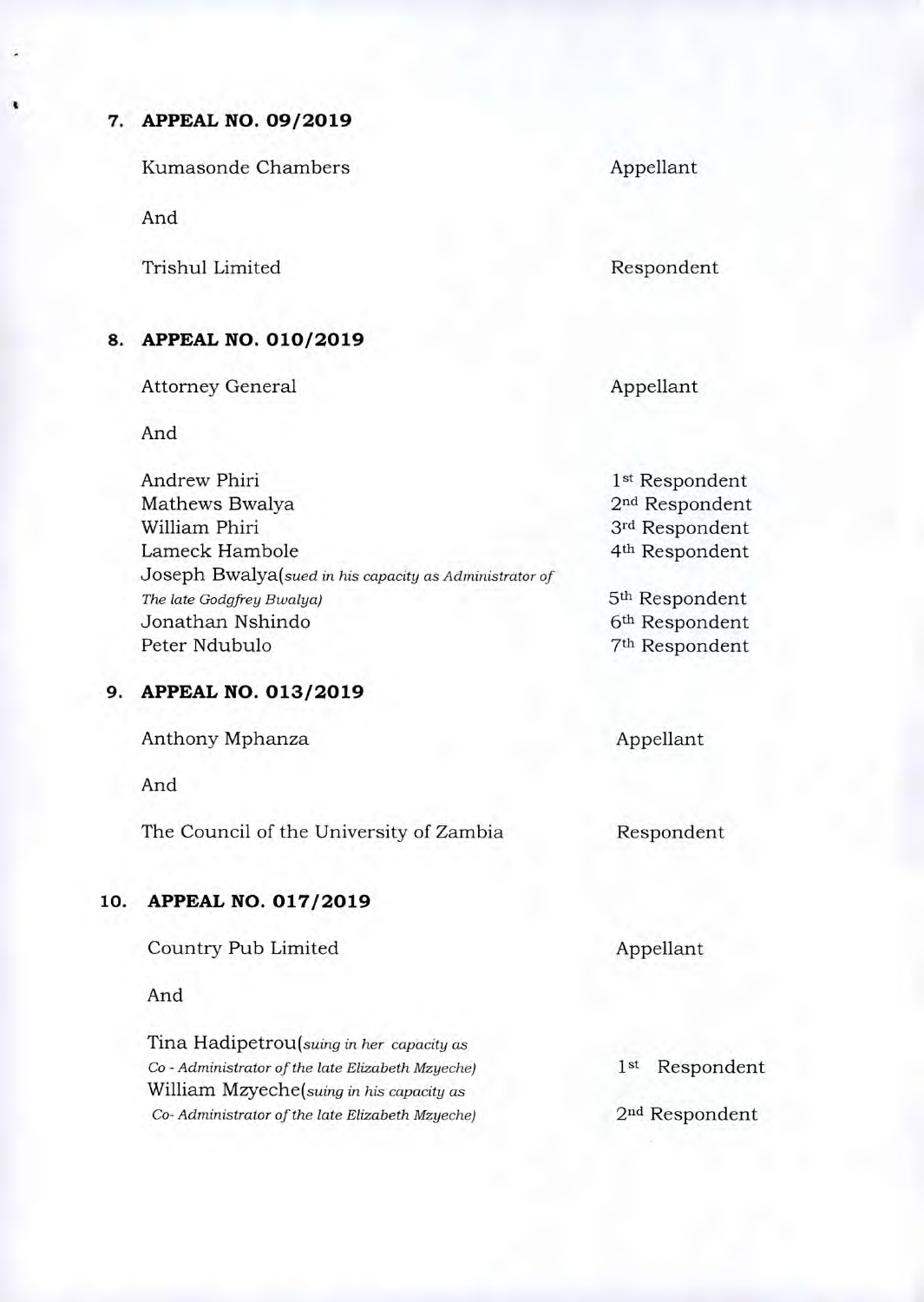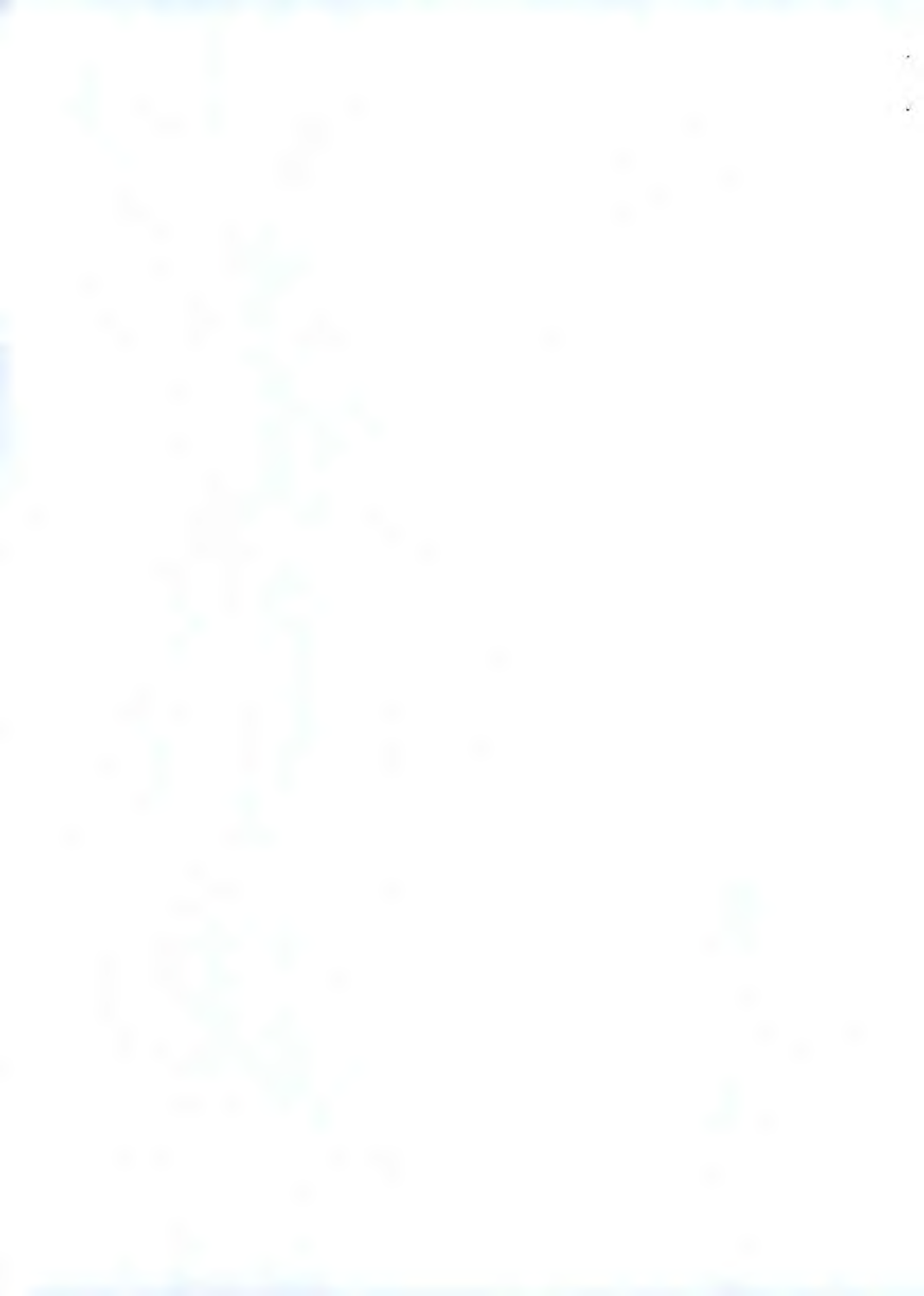# **11. APPEAL NO. 018/2019**

Kachelo Travel limited

And

Imperial Travel and Tours limited

# **12. APPEAL NO. 021/2019**

Cargil Zambia Limited

And

Hastings Mafelomale & 340 others

## **13. APPEAL NO. 025/2019**

Barclays bank Zambia Limited

## And

Eagle Trading International Limited Clever Siame Mpoha Esther Chanda Savenda Management Services

## **14. APPEAL NO. 026/2019**

Cookies Mwando **Appellant** 

And

Mayeya Simangolwa **Respondent** 

Appellant

Respondent

Appellant

Respondent

Appellant

1st Respondent 2nd Respondent 3rd Respondent 4<sup>th</sup> Respondent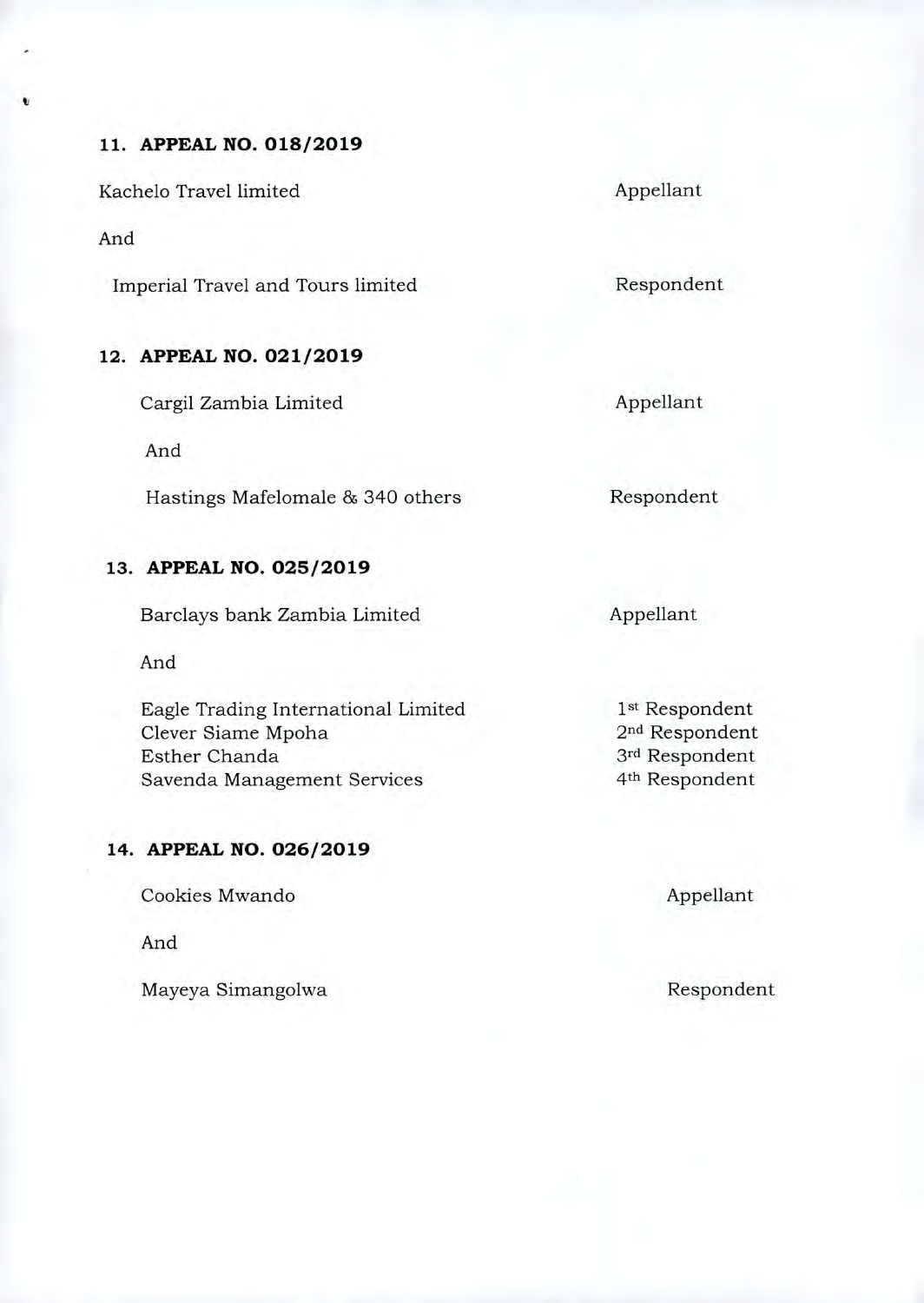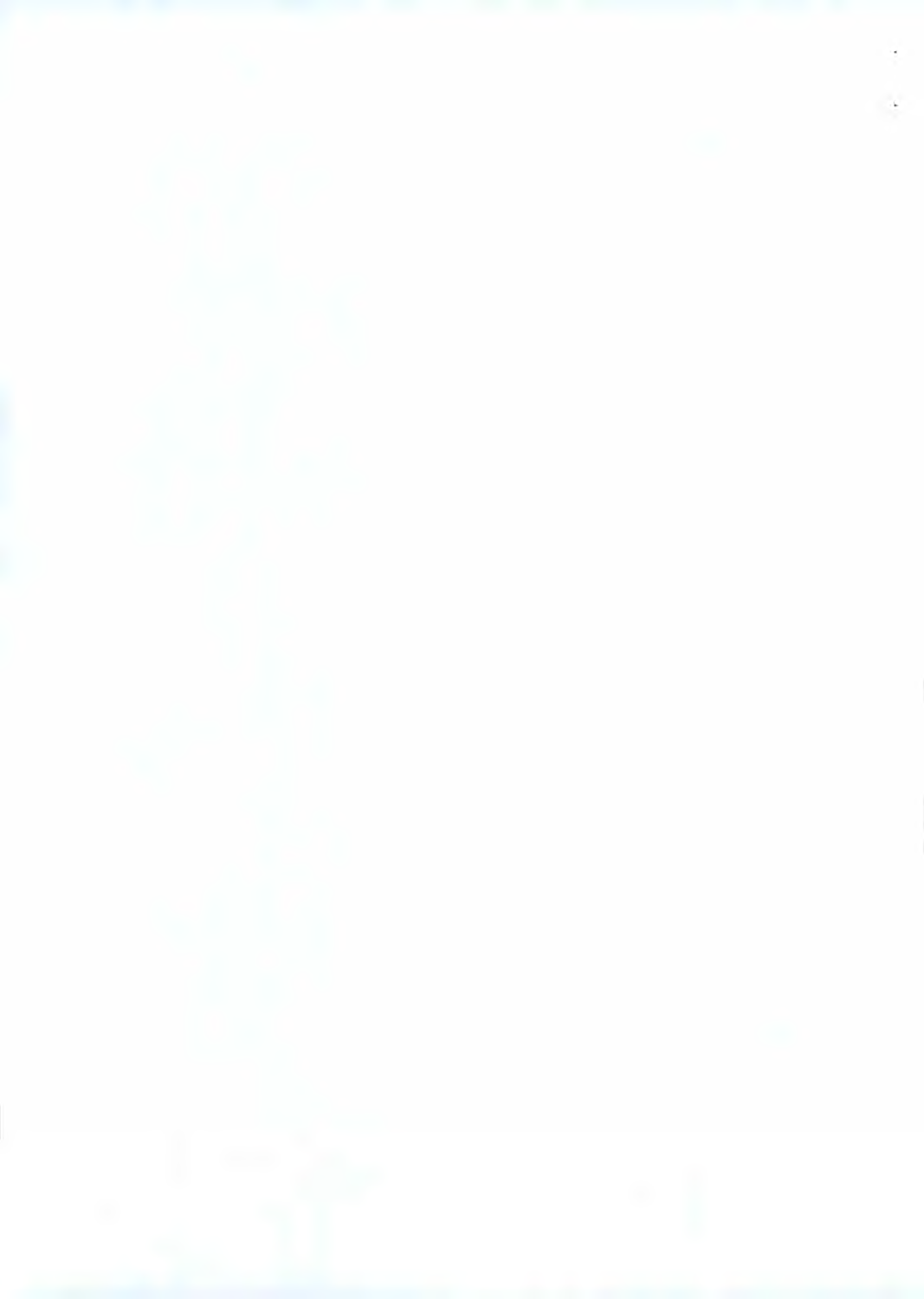# **15. APPEAL NO. 027/2019**

Barclays bank Zambia Limited Appellant

And

Samuel Blessings Biemba 18t Respondent Marvelous Malibata

# **16. APPEAL NO. 030/2019**

Mutale Musweu and Appellant

And

Ian Musweu Respondent

And

# **17. APPEAL NO. 032/2019**

Attorney General and a series of the Appellant

Mogoswa Limestone Limited **Respondent** 

# **18. APPEAL NO. 038/2019**

Michelle Morel **Appellant** 

And

United Bank for Africa Zambia Limited Respondent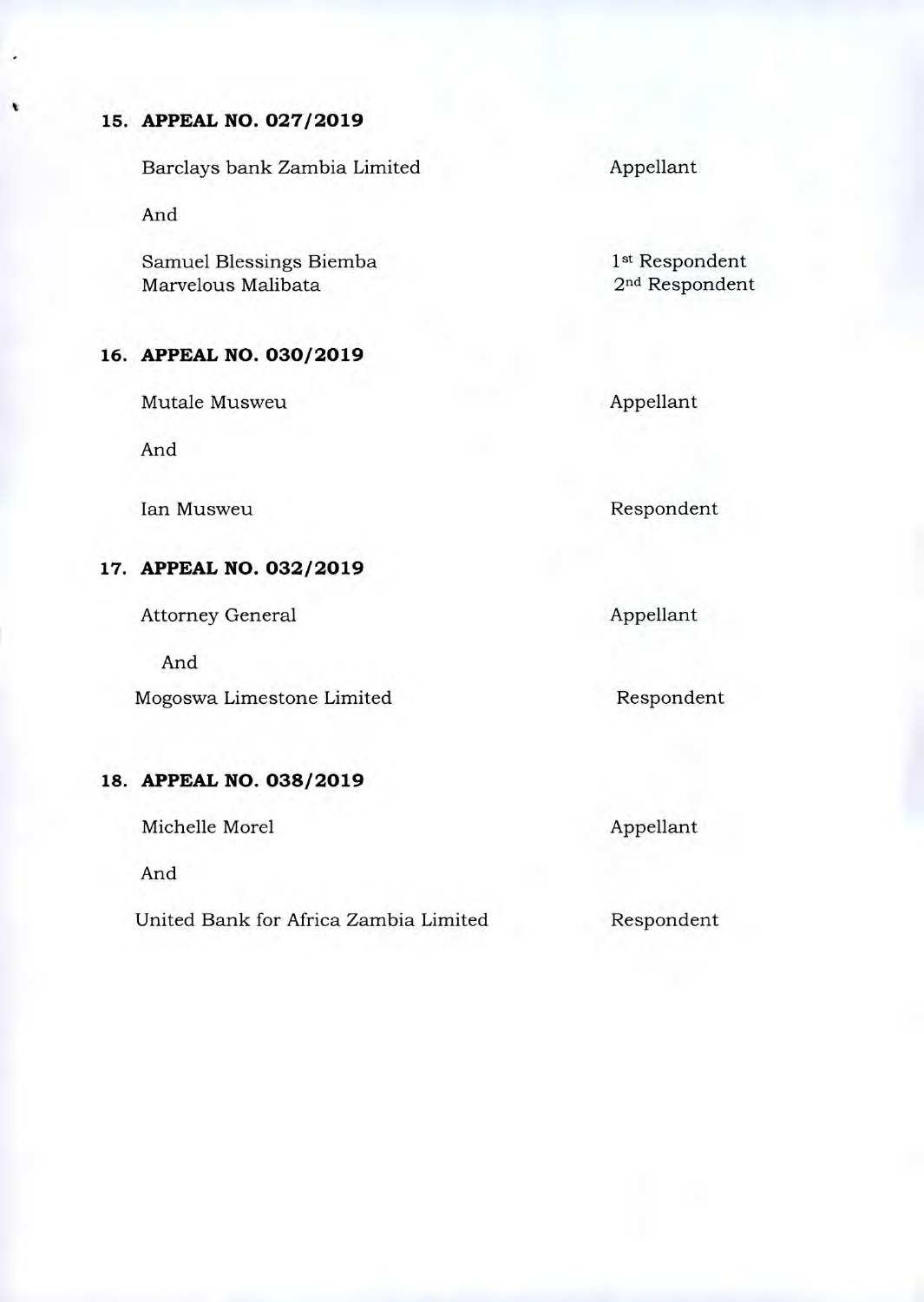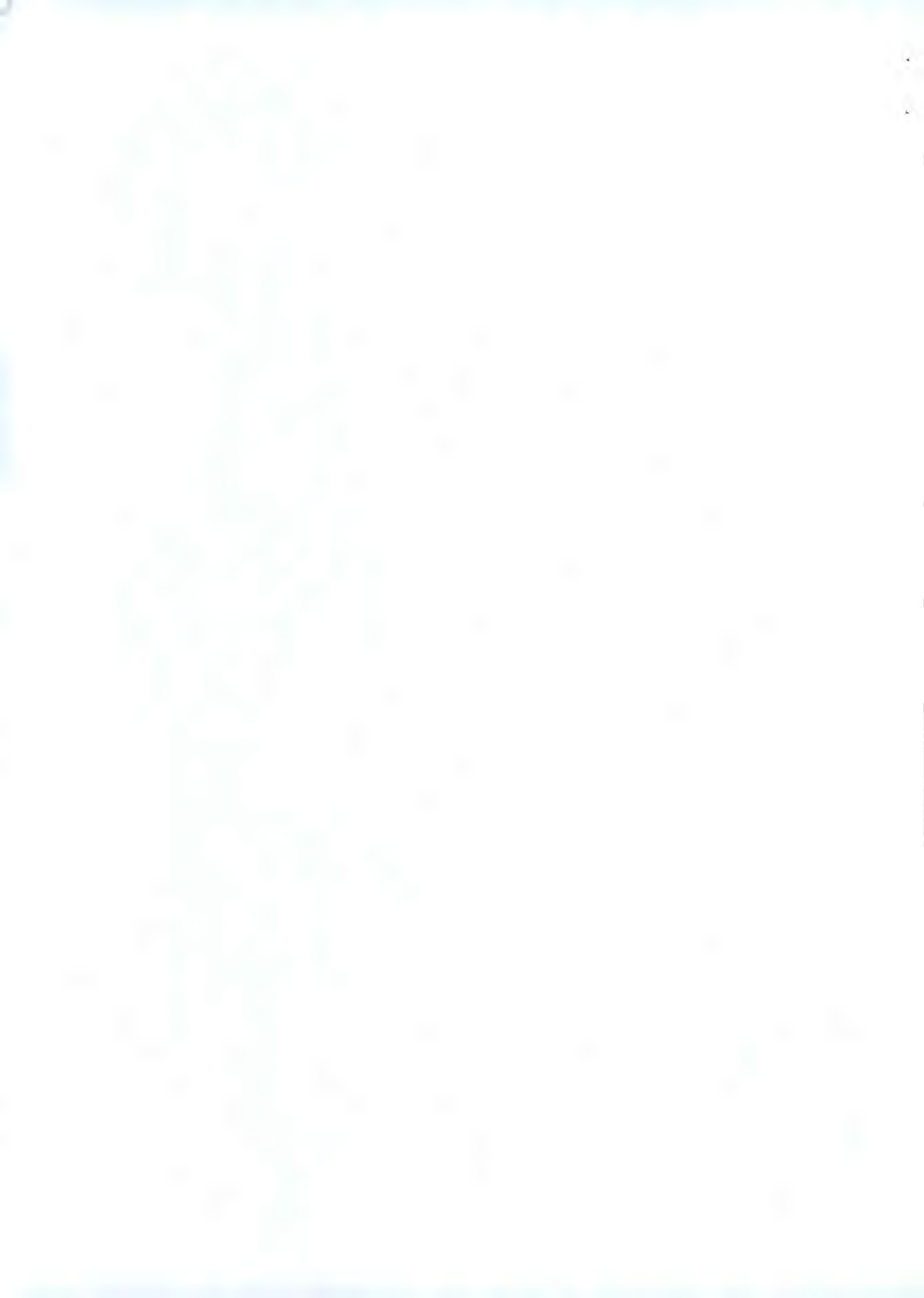## **ADJOURNED MATTER(S) FROM PREVIOUS SESSION(S)**

APPEAL No. ........./CAZ/08/261/2017

Edward Mbombola Moyo **Appellant** (Suing as Chief Mutondo)

And

**t** 

Prince Makweti Isiteketo 1st Respondent (Sued as Senior Chief Amukena)

Attorney General

2nd Respondent

**Before JP, CKM, MMK Coming up for hearing** 

# **ADJOURNED MATTER(S) FROM PREVIOUS SESSION(S)**

# **APPEAL No. 111/2018**

Jack Needham Belmonte **Appellant** And

Lubambe Copper Mines Limited Respondent

**Before JP, MMK, BMM Coming up for hearing** 

Caroline Namakando **CLERK OF SESSION**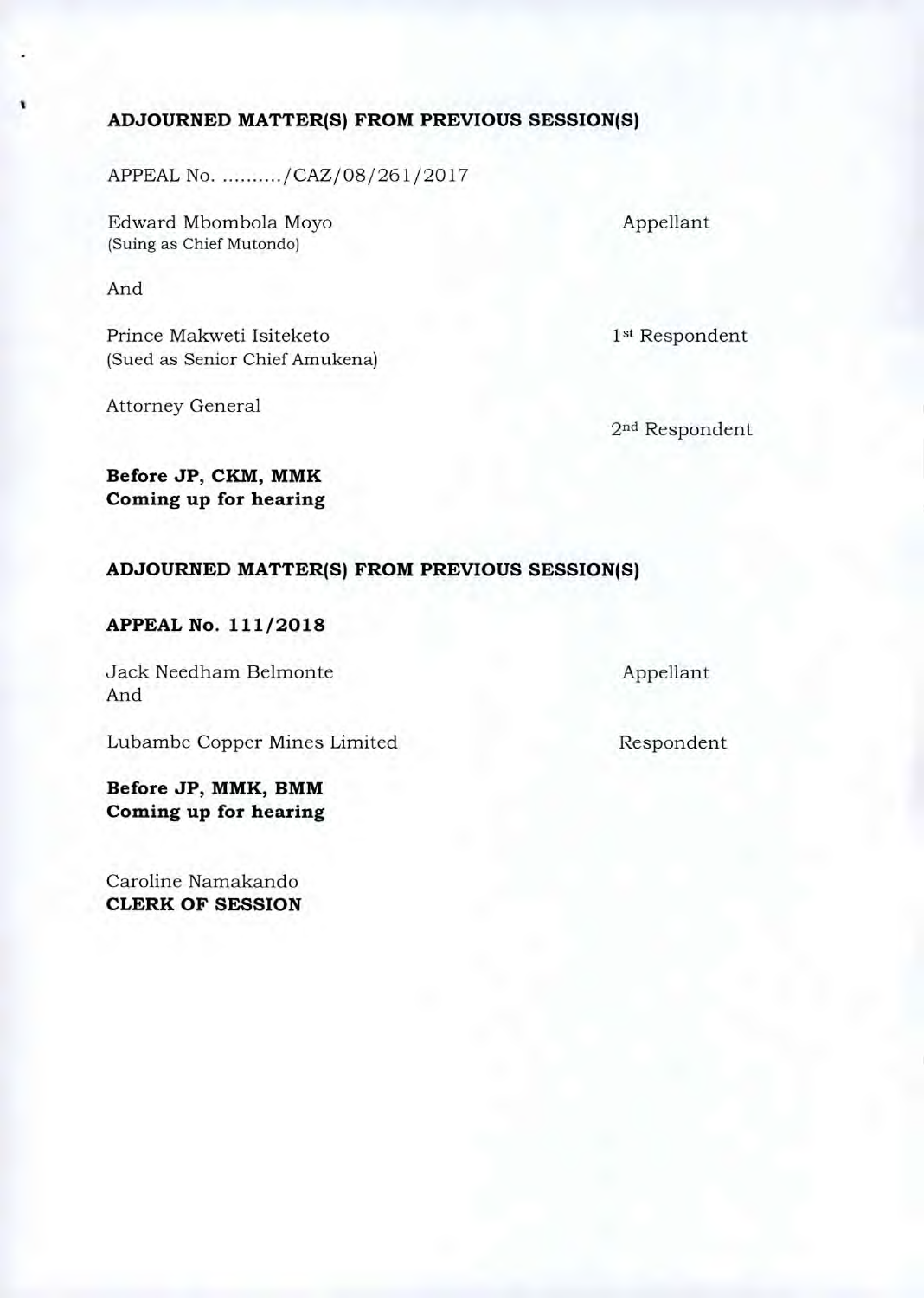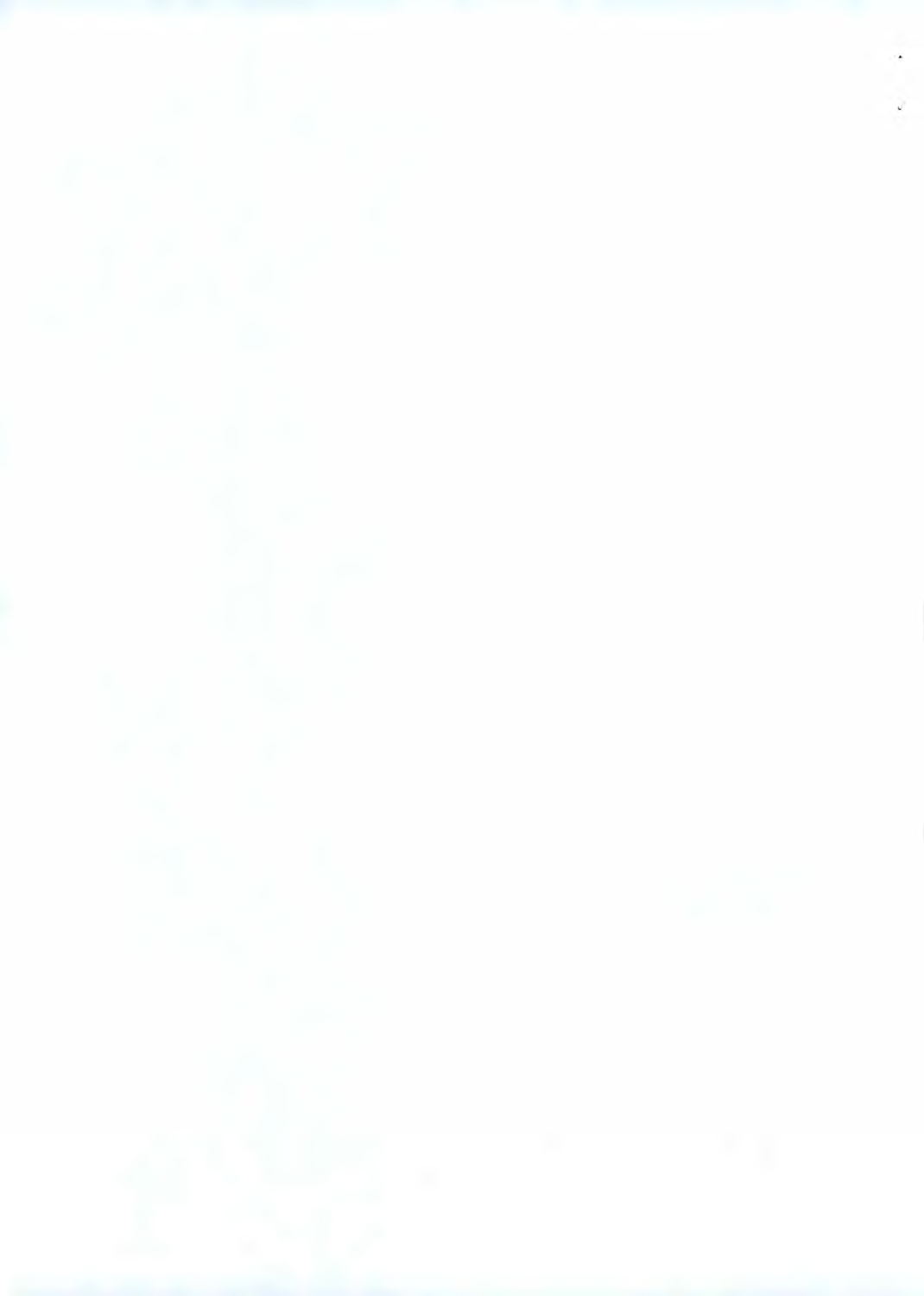#### **LAWYERS**

I

- 1. Messrs Keith Mweemba Advocates (Appeal No. 176/2018) Plot 8749, Buluwe Road woodlands Lusaka Messrs Mulengeshi & Company (Appeal No. 176/2018) - Plot 6085, Chituli Road,off Sibweni Road, Northmead Lusaka Messrs George Kunda & Company (Appeal No. 176/2018) - Plot 35187, Pelican House Alick Nkhata Road opposite Mass media Complex Lusaka Messrs Chonta Musaila Pindani Advocates (Appeal No. 176/2018) - Plot 13, Milima Road woodlands Lusaka
- 2. Messrs Lukona Chambers (Appeal No. 166/2018) Plot Lex House, suite 4, Addis Ababa Round About Roads Park Lusaka Messrs Muleza Mwiimmbu & Company (Appeal No. 166/2018) - Plot 3796, Ngwerema Close Road,Off Kwacha Roads ,Olympia Park Lusaka Messrs Mutemwa Chambers (Appeal No. 166/2018) -1st Floor Kambendekela House Dedan Kimathi Road Lusaka
- 3. Messrs D Bunting & Associates (Appeal No. 196/2018) -Plot 27/24 Kee Business Park Manchichi Road Lusaka Messrs Malambo & Company (Appeal No. 196/2018) -1st Floor Derick Mhango House Alick Nkhata Road Lusaka.
- 4. Messrs Mumba Malila & Partners (Appeal No. 175/2018) Plot 1280 Soiwezi. Messrs Barnaby & Chitundu Advocates (Appeal No. 175/2018) -Burma Residential Area Mfukwe Road Lusaka.
- 5. Messrs Mweshi Banda & Associates' (Appeal No. 18/2019) Corner Saise & Chilekwa Mwamba Roads, Longacres Lusaka. Imperial Travel and Tours Limited (Appeal No. 18/2019) -House No 29 Lubambe Road,Northmead Lusaka.
- 6. Messrs Kumasonde Chambers (Appeal No. 09/2019) 9th Floor, Zimco House Cairo Roads, Lusaka. Messrs Mvunga Associates' (Appeal No. 09/2019) - No 13 Luzi Road, Northmead Lusaka.
- 7. Messrs Musa Dhudia & Company (Appeal No. 01/2019) Mpile Office Park, 74 Independence Avenue Lusaka. Messrs SLM Legal Practioners (Appeal No. 01/2019) - No 4 Matandani Close, Rhodes Park Lusaka.
- 8. Messrs Corpus Legal Practitioners (Appeal No. 21/2019) Thabo Mbeki Road, Lusaka. Messrs Robson Malipenga & Company (Appeal No. 21/2019) - No 110 Musonda Ngosa Road, Villa Elizabetha Lusaka.
- 9. Messrs Chanda Chizu & Associates' (Appeal No. 13/2019) Suit 3 Stand No 1136 Church Road, Ridgeway Lusaka.

The Council of the University of Zambia (Appeal No. 13/2019)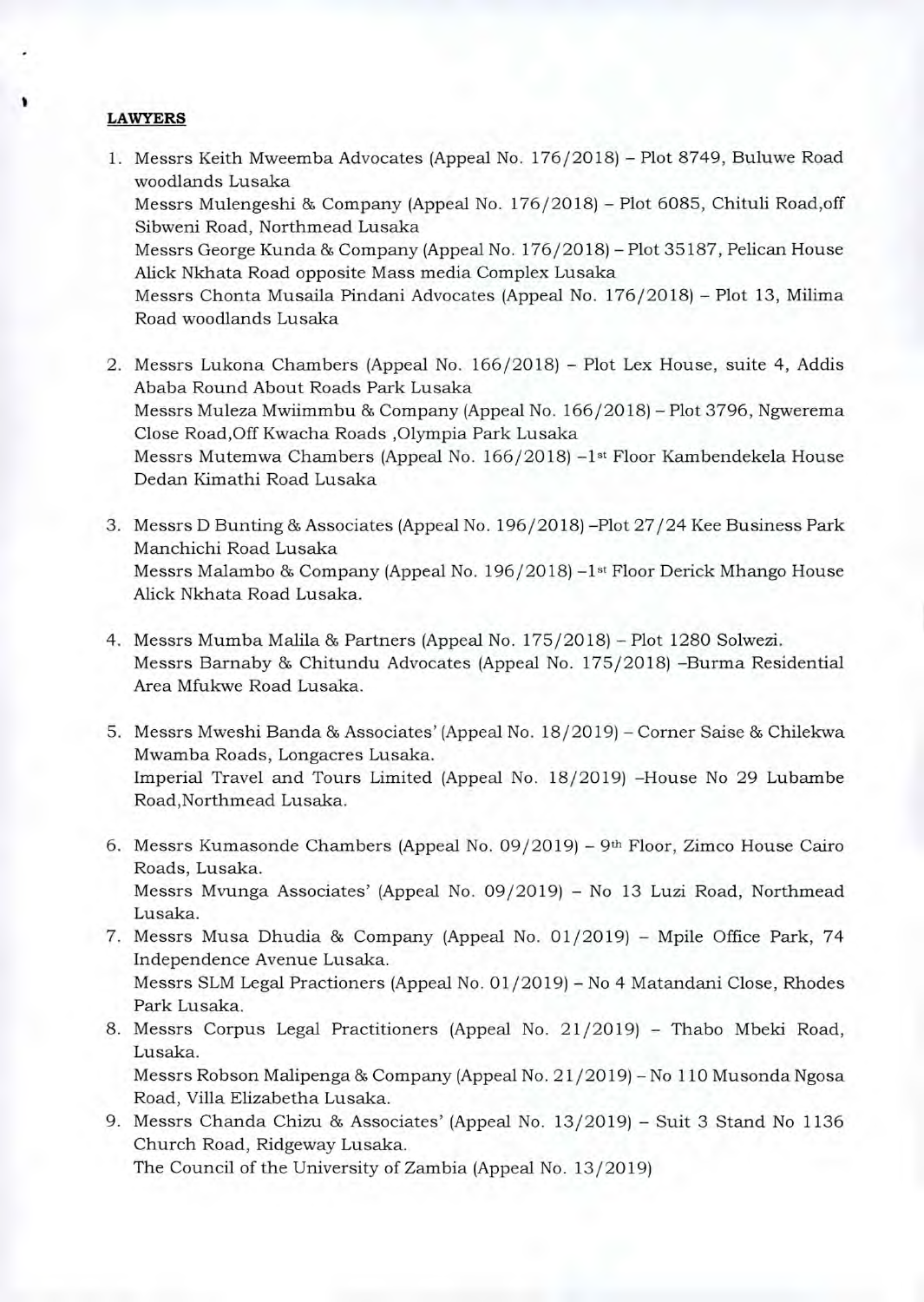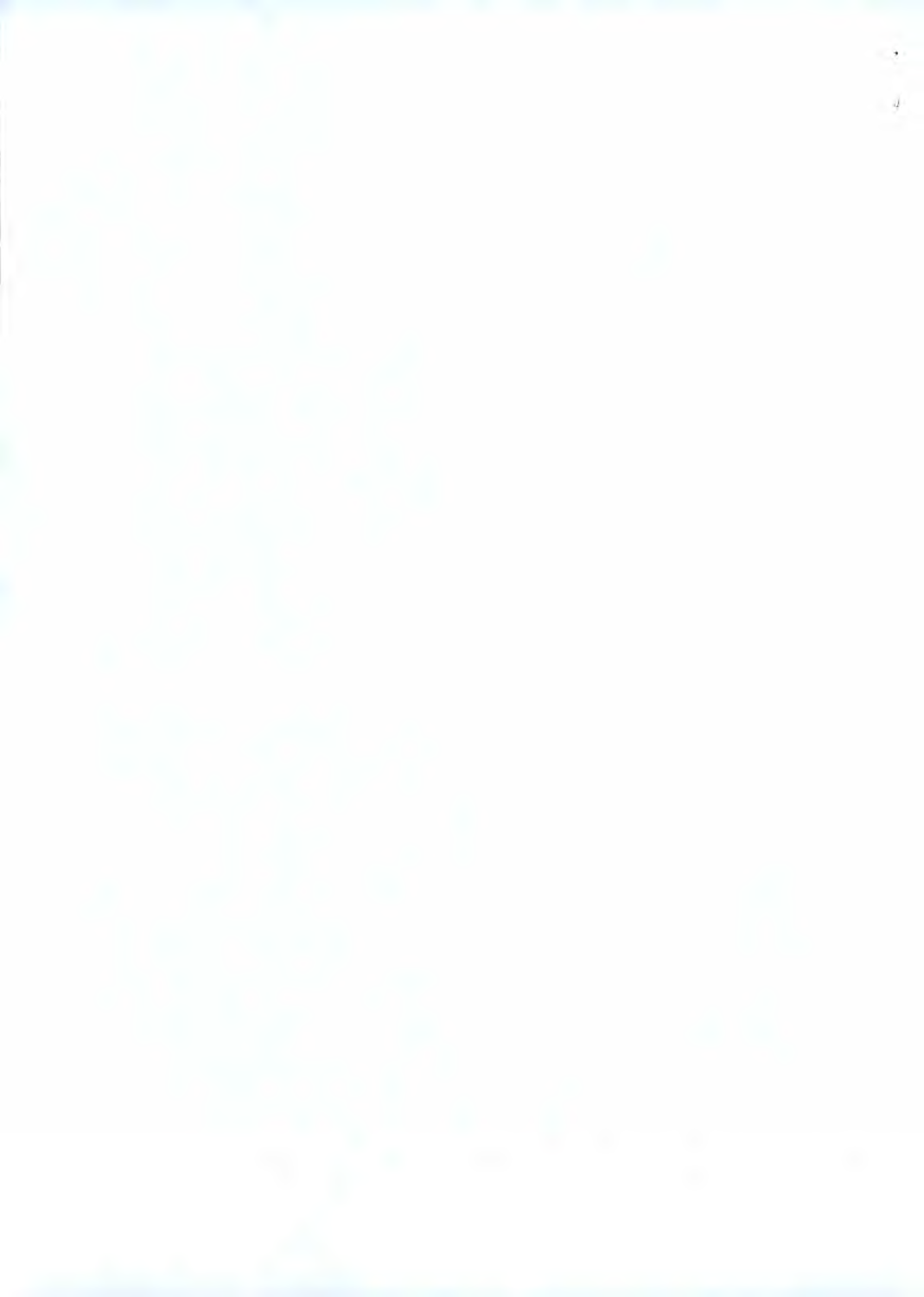10.Messrs Robert & Partners (Appeal No. 25/2019) - 47 Kuomboka Drive, Parklands Kitwe.

Messrs Willa Mutofwe & Associates (Appeal No. 25/2019) - Plot No 19A Nsumbu Road, Woodlands Lusaka.

11. Messrs Simeza Sangwa and Associates (Appeal No. 3/2019) - Bwinji Mfumu Road Lusaka

Messrs J & M Advocates (Appeal No. 3/2019) - 29 Buchi Road, Off Lubambe Road, Northmead Lusaka

- 13. Cookie Mwando (Appeal No. 26/20 19) House No 10544 Hill View, Lusaka Messrs Inambao Chipanzhya & Company (Appeal No. 26/2019) -Godfrey House Longolongo Road, Lusaka
- 14 Messrs Attorney General Chambers (Appeal No. 32/2019) New kent building, Lusaka Messrs York Partners (Appeal No. 32/2019) - Mungule Road, Northrise, Ndola
- 15 Messrs D Findley & Associates (Appeal No. 030/2019) -Andrew Mwenya Road, Rhodes Park, Lusaka Messrs Mwenye & Mwitwa Advocates (Appeal No. 030/2019) -Cnr Chakeluka/Njoka Road, Olympia, Lusaka
- 16 Messrs Mosha & Company (Appeal No. 38/2019) No 31 Manda Hill Road, Olympia Park Lusaka. Messrs Lloyd Jones & Collins (Appeal No. 38/2019) - Plot No 10 New Brentwood Drive, Longacres, Lusaka
- 17 Messrs Attorney General Chambers (Appeal No. 10/2019) New kent building, Lusaka Messrs Legal Aid Board (Appeal No. 10/2019) - New kent building, Lusaka 6th &, 7th Respondents Messrs Legal Resource Foundation (Appeal No. 10/2019) - Indeco House, Cairo Road, Lusaka 1st -5<sup>th</sup> Respondents
- 18 Messrs Malambo & Company (Appeal No. 27/2018) -1st Floor Derick Mhango House Alick Nkhata Road Lusaka.

Samuel Blessings Biemba- (Appeal No. 27/2018) - House No 580 Kabwata Site & Service Lusaka- In person -0979-603348 Marvelous Malibata (Appeal No. 27/2018) -In person Mumbwa.

- 19 Messrs Nicholus Chanda & Company (Appeal No. 17/2019) Buluwe Road, Woodlands, Lusaka Messrs Dindi & Dindi (Appeal No. 17/2019) - Bwinji Mfumu, Rhodes Park Lusaka
- 20 Messrs Barnaby & Chitundu Advocates (CAZ/08/261/2017)-No. 10 Mfukwe Road, Off Nationalist Road, Burma Residential Area, Lusaka Messrs C.L & Mundia & Company (CAZ/08/261/2017)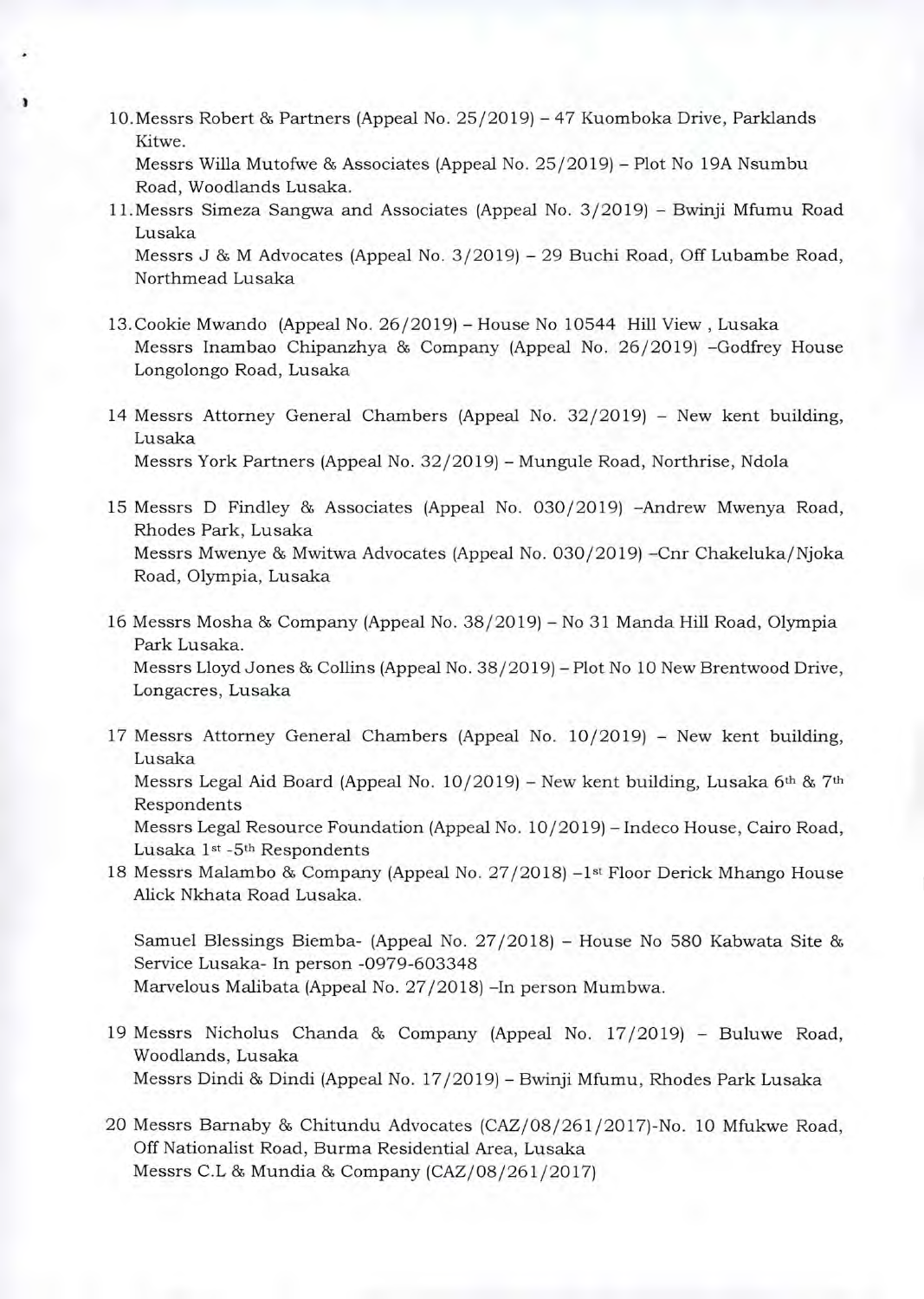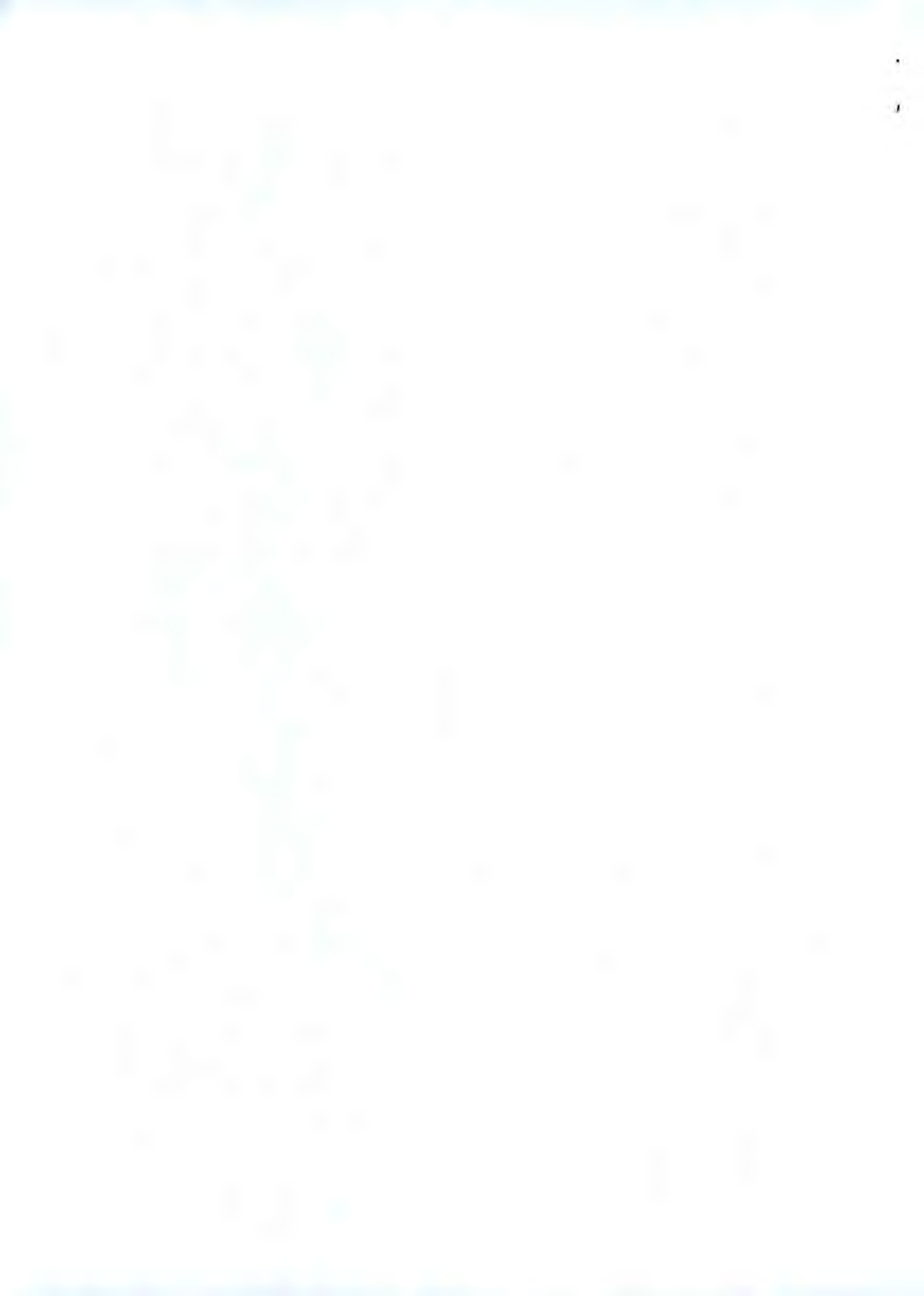The Attorney General's Chambers (CAZ/08/261/2017)

I

21 Messrs K N. Kaunda Advocates (Appeal No. 111/2018), Kitwe Messrs A Imonda & Co. (Appeal No. 111/2018), Kitwe